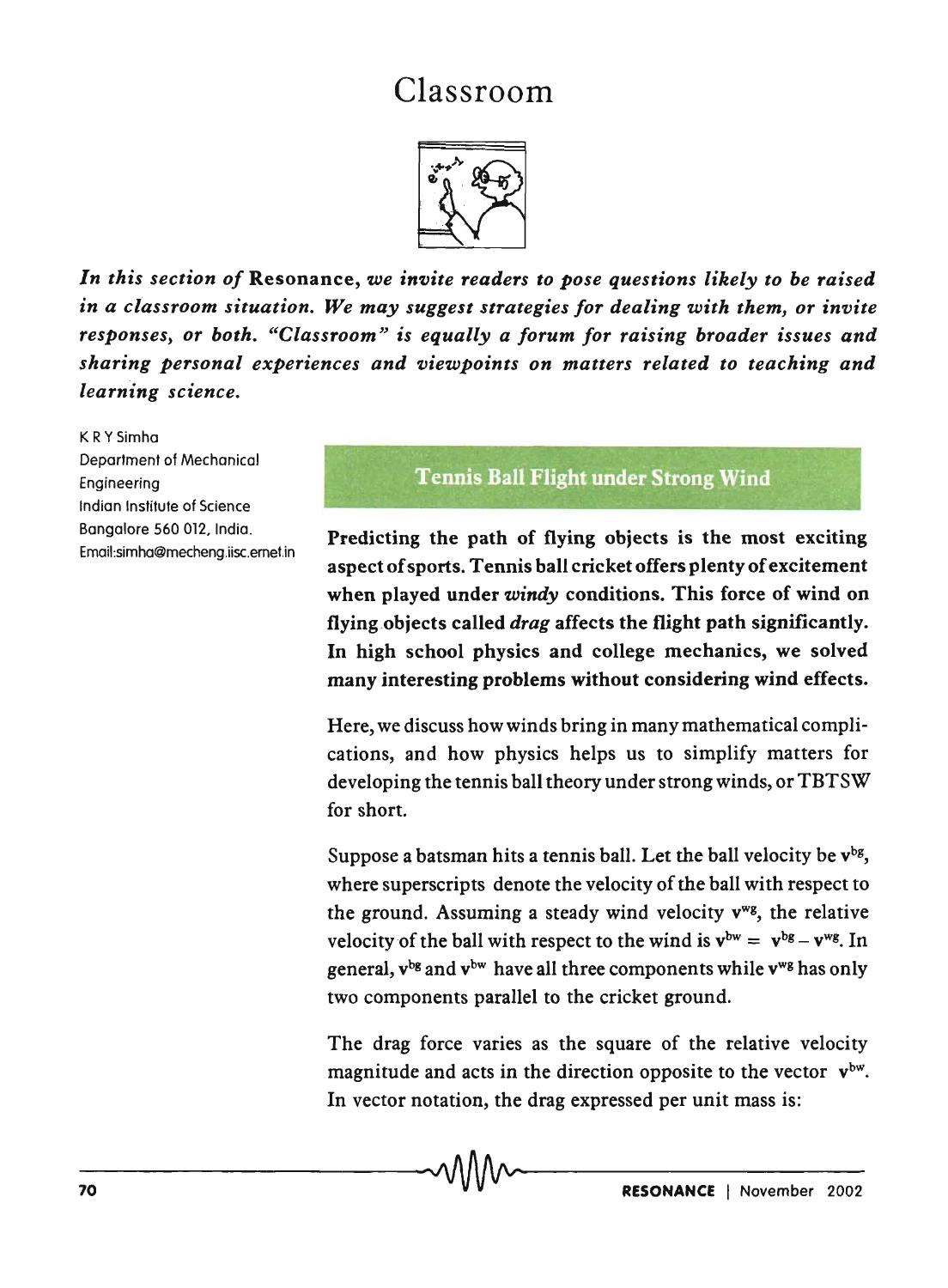$$
\frac{\mathbf{D}}{m} = -k \left(v^{bw}\right)^2 \frac{\mathbf{v}^{bw}}{v^{bw}} = -kv^{bw}\mathbf{v}^{bw}
$$

In the above equation  $k$  is a drag coefficient, which depends on the shape, size, orientation, speed and texture (fur, moisture, etc) of the flying object. It is convenient to introduce a standard wind speed  $c_0$ , which produces a drag equal to the ball weight. For a standard 60g tennis ball  $c_0$  is about 25 m/s. Thus,

$$
\mathbf{D} = -mg\frac{v^{\mathrm{bw}}}{c_0^2}\mathbf{v}^{\mathrm{bw}}
$$

We are now armed to attack the vector equation of motion:

$$
m\mathbf{a}^{\text{bg}} = -(\mathbf{D} + m\mathbf{g}),
$$

where  $a^{bg}$  is the acceleration vector.

In order to fix the directions of the unit vectors, we take the batsman as the origin of co-ordinates  $(X, Y, Z)$ . The X-axis is along the pitch, Y-axis is pointing in the direction of the leg umpire, and Z-axis pointing to the sky above the batsman. The wind vector is  $\mathbf{v}^{\text{wg}} = -(\mathbf{i} \, v_{\text{x}}^{\text{wg}} + \mathbf{j} \, v_{\text{y}}^{\text{wg}})$  and the acceleration due to gravity is *-kg.* 

The vector equation of motion looks deceptively short and simple, but wait until you read about all the complications caused by the D term! Expanding this equation into its scalar components.

$$
a_x^{bg} = -g \frac{v^{bw} v_x^{bw}}{c_0^2}
$$

$$
a_y^{bg} = -g \frac{v^{bw} v_y^{bw}}{c_0^2}
$$

$$
a_z^{bg} = -g \left[1 + \frac{v^{bw} v_z^{bw}}{c_0^2}\right]
$$

Clearly, there is no hope for an easy solution considering that

------------------------------~-------------------------------71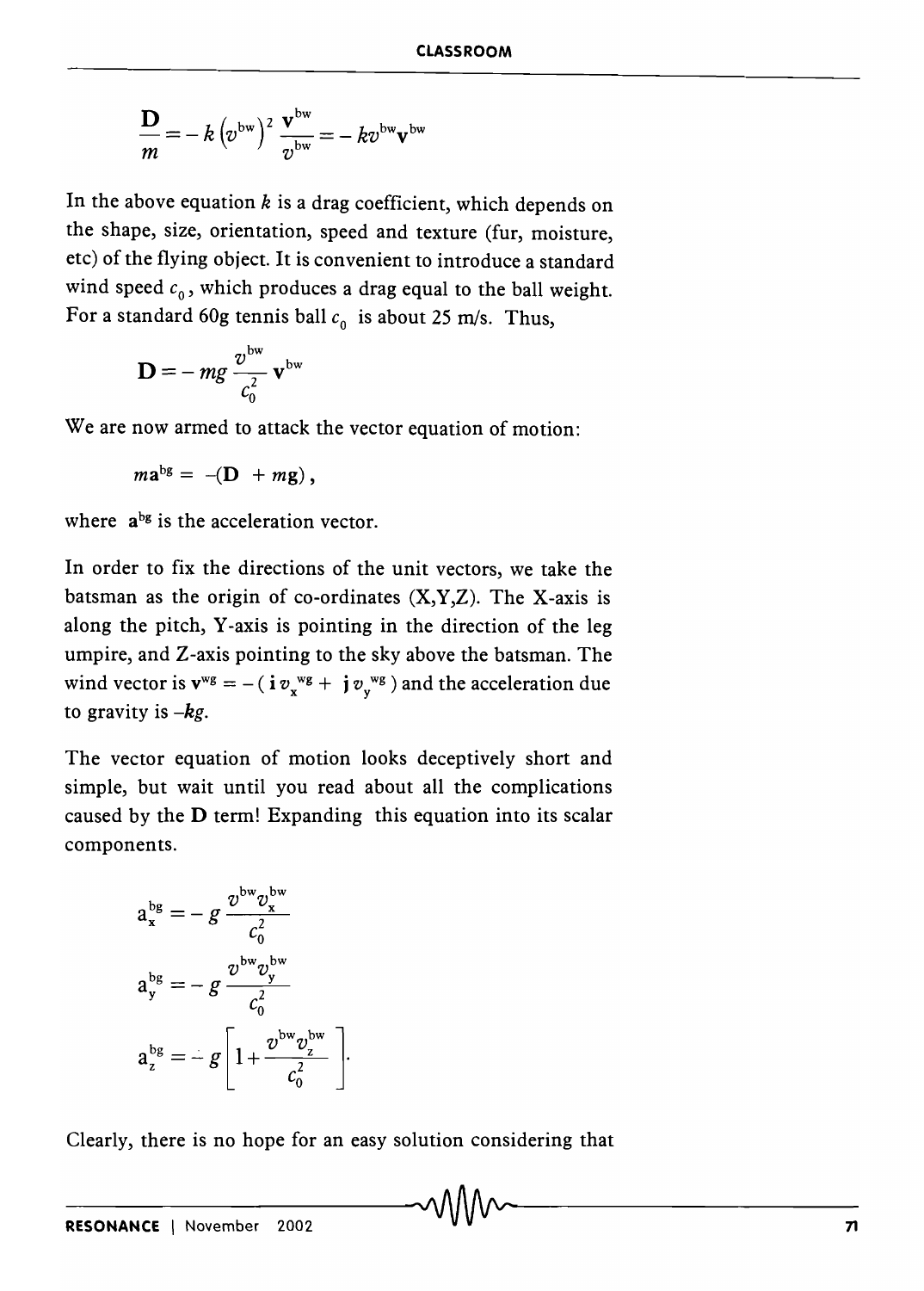hardly anything is known about the variation of  $a^{bg}$  and  $D$  with time in the three dimensional wind blown space. It seems like it is not good cricket! But, wait! For strong winds  $v^{bw} \cong -v^{wg}$ ! Remember, we are developing TBTSW. Tennis ball cricket does not stop because of a gale or two! Now, under this gale force, the formidable nonlinear coupled equations bow down to simple decoupled linear equations:

$$
a_x^{bg} = -g \frac{v^{wg} v_x^{wg}}{c_o^2}
$$

$$
a_y^{bg} = -g \frac{v^{wg} v_y^{wg}}{c_o^2}
$$

$$
a_z^{bg} = -g
$$

It is indeed remarkable that strong winds make the going smooth by way of decoupling the maze of coupled non-linear differential equations into a docile set of three linear equations! To keep things even more simple, we assume that the wind is blowing along the direction of the pitch into the batsman along the negative X axis. Further, we assume the ball is hit either high over the bowler or pulled low over the leg umpire.

In the first case the ball balloons up over the bowler and the wind drags it back towards the batsman. Curious? Let us derive a formula to drive home this idea. The docile set of three equations becomes a sweet set of two:

$$
a_x^{bg} = -g\left(\frac{v_x^{wg}}{c_o}\right)^2
$$

$$
a_z^{bg} = -g.
$$

Omitting superscripts and integrating the equations

$$
v_x = v_{x0} - \alpha gt
$$
  
\n
$$
v_z = v_{z0} - gt,
$$
  
\nwhere  $\alpha = \left(\frac{v_x^{wg}}{c_0}\right)^2$ ;  $v_{x0}$ ,  $v_{z0}$  – initial velocity components.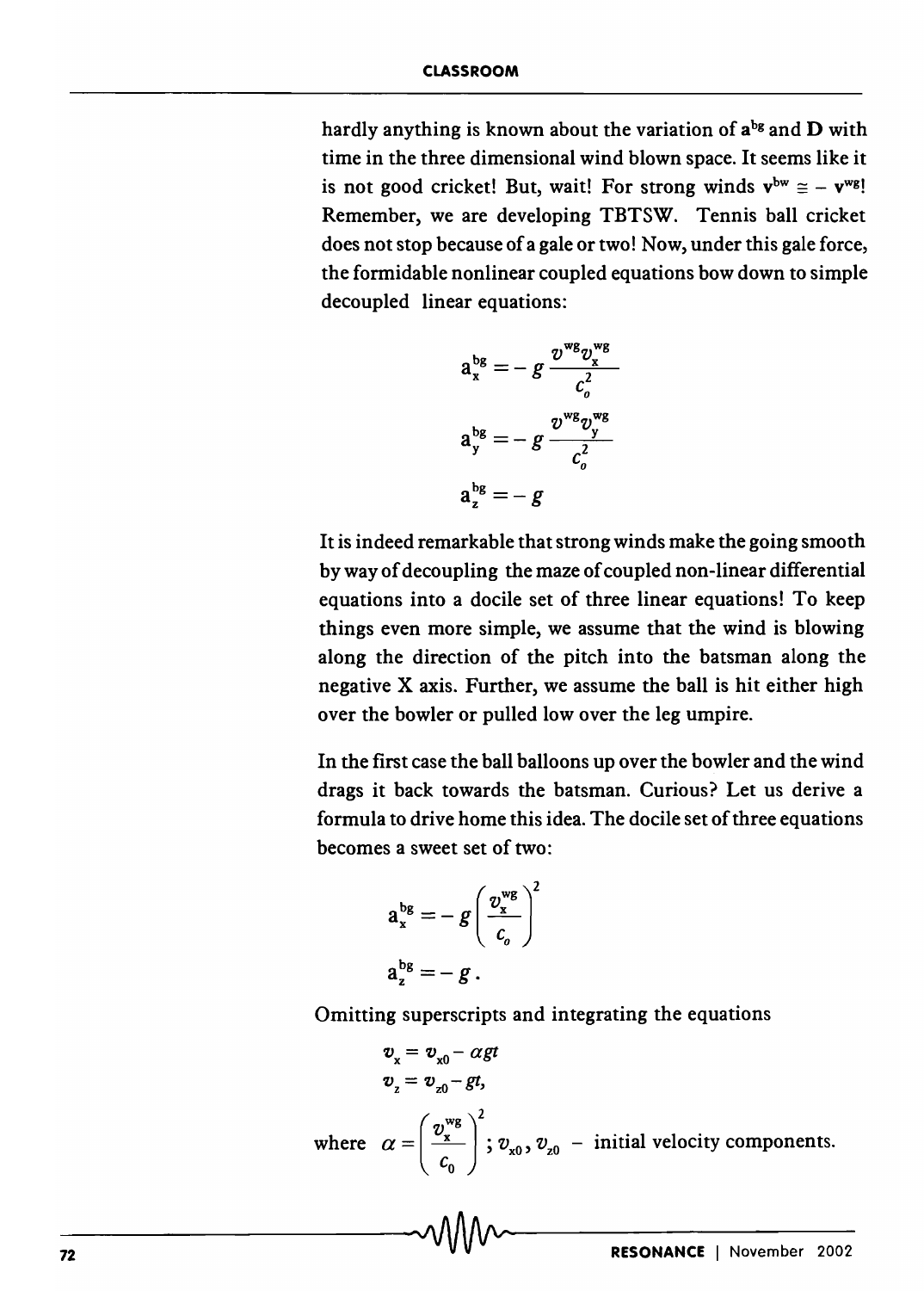Integrating again and eliminating the time variable *t* gives the flight path. You may prove this to be given by the equation

$$
\frac{(x-a \, z)^2}{zv_{x0}-xv_{z0}}=\frac{2(a \, v_{x0}-v_{x0})}{g}.
$$

This equation represents a *tilted* parabola. The angle of tilt is given by arctan( $1/\alpha$ ) with respect to the ground. The wind effect **Figure 1.** is like playing on a mountain slope. Thus, strong winds and level playing grounds do not go together!

Some typical trajectories are shown in *Figure* 1. Observe the strange case of the ball moving up and down a straight line. In this extraordinary situation the wind returns the ball back to the bat. This is not as odd as it seems when there is no wind. A ball thrown vertically up comes down to the same point eventually. Under light breeze conditions, this special angle is about 80 degrees, and under strong winds angles as low as 4S to 60 degrees are possible.

We shall conclude this class on TBTSW with a second example of a tennis ball hit low over the leg umpire. We are now interested in the way the ball drifts in the direction of the wind when viewed from the top in the XY plane. Therefore, we need only two equations.

$$
a_x^{bg} = -g\left(\frac{v_x^{wg}}{c_0}\right)^2 = -g\alpha
$$

$$
a_y^{bg}=0.
$$

Integrating after dropping superscripts

$$
v_x = \alpha g t
$$
  

$$
v_y = v_{y0} = \text{const.}
$$

In this case, the wind carries the ball behind the position of the leg umpire before the ball hits the ground. Looking from above,

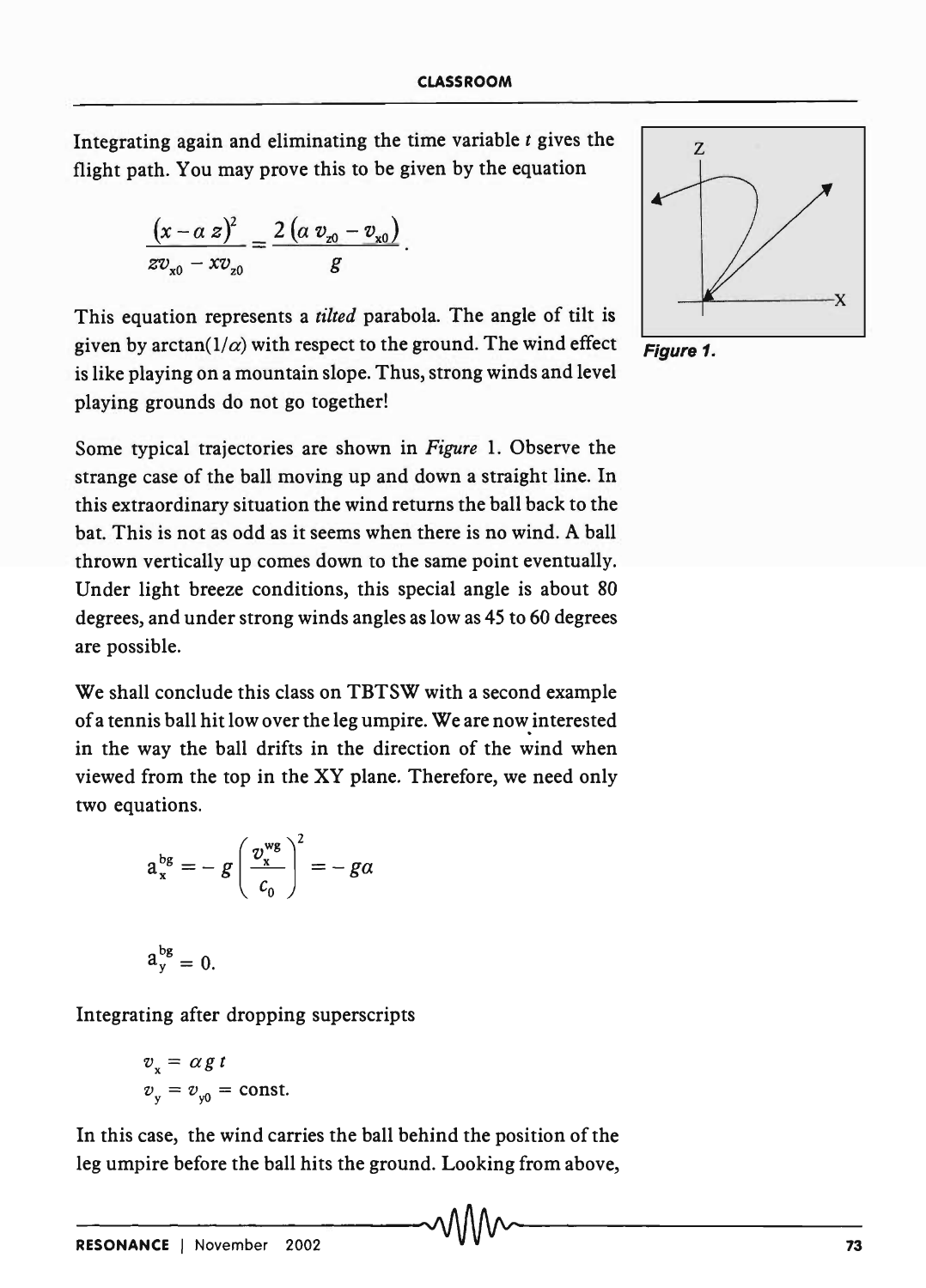Figure 2.



the ball sweeps a parabolic arc in the XY plane *(Figure 2).* 

$$
y^2 + \left(\frac{2 v_{\rm y0}^2}{\alpha g}\right) x = 0.
$$

So, there you are! Tennis ball cricket is a great spectacle for learning mechanics and mathematics. Of course, the same principles apply to shuttle badminton, soccer, frisbees and even diwali *parachutes* shot into the sky. For plate like objects like frisbee, aerobie and boomerang, however, we have to include the *lift* force. Lift forces are also generated for round shapes when they are spinning. Recall the famous soccer banana kick! Finally, do not forget all those wonderful diwali missiles with their own ingeneous devices for propulsion and guidance. These are *active*  objects as opposed to *passive* balls and boomerangs.

In this class we learnt how winds complicate matters mathematically, and how simple sports sense and physics can peel off the complexity layer by layer to reach the juicy core of the problem. In fact, this was the way Timoshenko's teacher Prandtl unveiled his famous boundary layer theory to explain drag on flying objects in 1904 by simplifying the formidable nonlinear Navier–Stokes equations<sup>1</sup>. This class is just for starters. The real fun starts when strong winds subside into weak ones. Note that even when there is no wind there is always a drag on moving objects. You may try the exercises to learn more about air drag on a ball hit vertically up. These exercises also introduce you to a frame resembling the capital letter A to study projectile path. It will be nice to hear about your ground experiences while

Timoshenko: Father of Engineering Mechanics, *Resonance,*  Vol.7, No.lO, pp.2-3, 2002. Ludwig Prandtl and Boundary Layers in Fluid Flow, *Resonance,*  Vol.5, No.12, pp.48-63, 2000.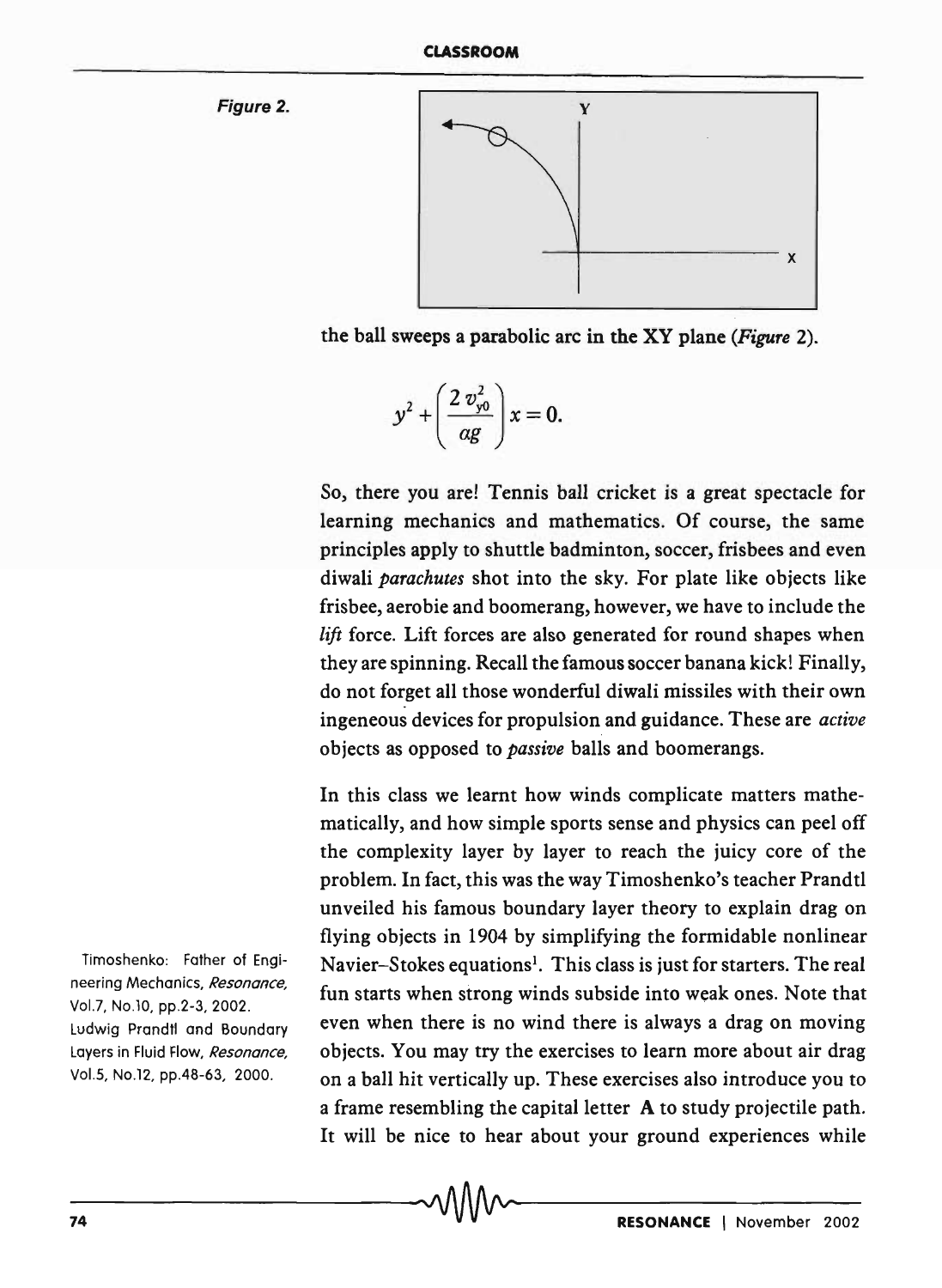playing tennis ball cricket or soccer. So go out, play, learn and kick up some dust. But, make sure it does not boomerang in your face! Hurry up before television and third umpires corrupt this great Indian pastime.

Dedication: This article is dedicated to the memory of Indian cricket legend M L Jaisimha (1939-1999).

## Exercises

1) We can neglect wind and air drag for a cricket or a golf ball, and construct a frame using the letter A *(Figure* 3). In this figure, OV is the height attained when the ball is projected vertically. OM is the initial direction of flight. VM is the perpendicular bisector to OT. Notice the ball pendulum hanging vertically from the top when there is no wind. This pendulum represents the axis of symmetry for the A frame as well as for the parabolic flight. From basic physics and geometry, prove that this idea of the A frame really works!

2) Again neglecting air and wind drag, prove that a ball traces its *longest* path when launched at an angle of about 56.5 degrees. Note that 45 degrees gives the maximum range.

3) Here is an exercise to demonstrate air drag on a ball hit vertically up. Suppose a ball is launched vertically up with 20 *mls.*  It goes up to some height and falls back to the ground with a speed of 10 *m/s.* With this information, calculate the value of the drag coefficient  $k$  introduced in the first equation of this classroom. Suppose the ball keeps bouncing up and down. Assuming that there is no loss in energy during the bouncing process, prove the following:

(a) Speed of the ball after the *fifth* bounce is 5 m/s; and, after the *eighth* bounce is 4 m/s.

(b) Total distance traveled by the ball in going up and down just prior to the  $n^{\text{th}}$  bounce is  $ln(1+3n)^{1/k}$ .

(c) Time taken for the *first* ascent and *second* ascent (after